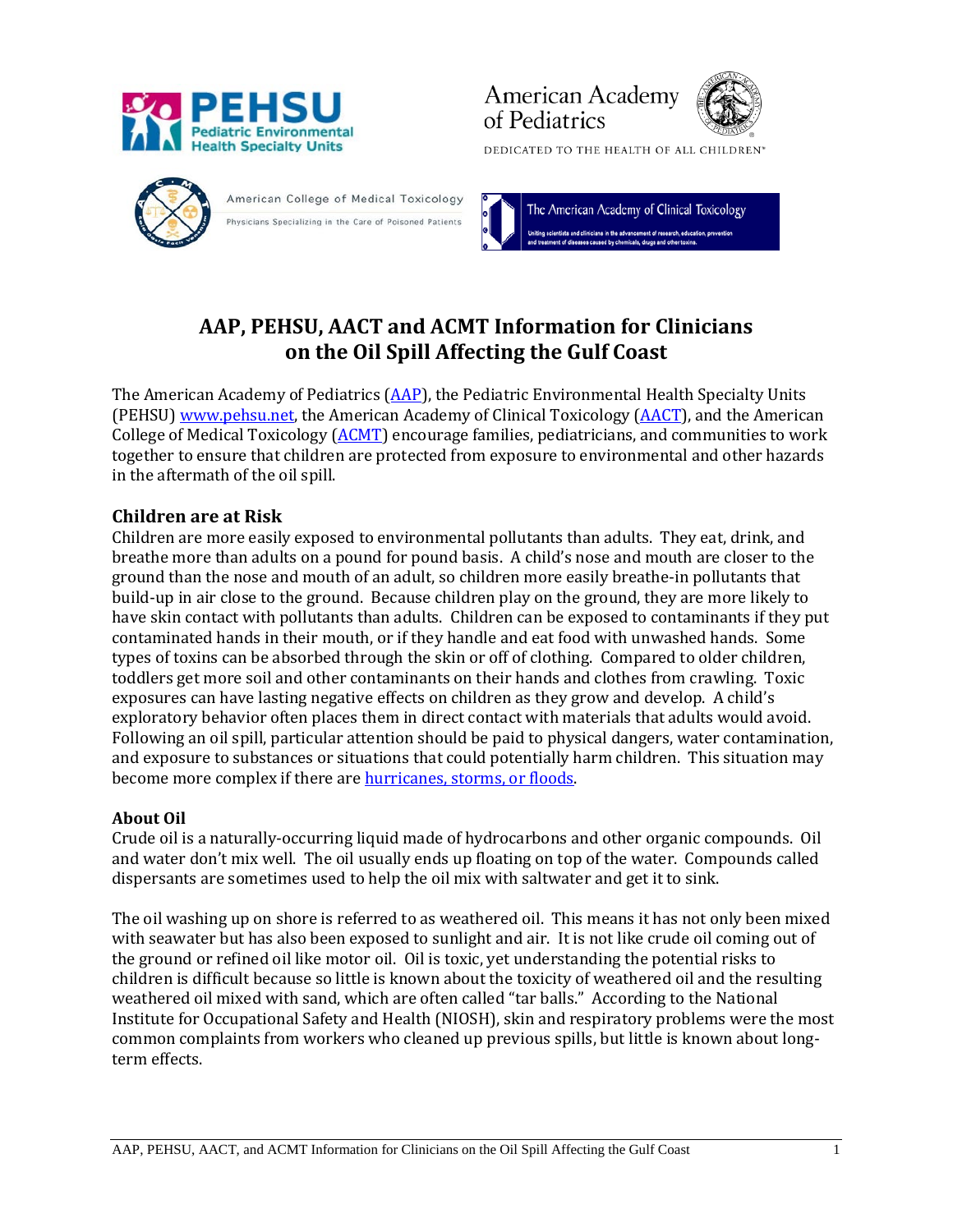### **Steps to Take to Protect Children from Hazards**

#### **1. Keep children away from the oil.**

- Children should not be allowed to play in or around areas where the water or beach contains oil or sludge. Parents should check with local health officials to determine which beaches or shore areas are affected (see links below).
- Children should not be involved in swimming, boating, or fishing activities in areas known to have oil or sludge contamination.
- Adults should handle clean-up efforts, including issues related to fish, birds, and other wildlife exposed to the oil.
- Children, including teens, should not be involved in clean-up. Children should be the last group to return to areas impacted by oil or other toxic substances.

#### **2. Consider potential for unknown risks.**

There may be unknown risks or health effects from exposure to the oil or other toxic agents.

- Food and drinking water sources and supplies could become contaminated. Residents should be attentive and follow any health alerts or advisories from local authorities.
- Neither children nor anyone else should eat fish or seafood from oily waters.

#### **3. Keep up to date with latest information on what to do.**

The following resources can help families understand and follow environmental testing results and health recommendations.

- The US Environmental Protection Agency (US EPA) is testing air, water, and soil/sediment in some affected areas for various substances ranging from volatile organic compounds or VOCs to particulate matter to sulfur-containing compounds. <http://www.epa.gov/bpspill/epa.html#r6>These substances could cause various health effects depending upon the level of exposure, the duration of exposure, and the susceptibility of the individuals exposed.
- The Centers for Disease Control and Prevention (CDC) is tracking potential health effects [\(http://emergency.cdc.gov/gulfoilspill2010/2010gulfoilspill/health\\_surveillance.asp\)](http://emergency.cdc.gov/gulfoilspill2010/2010gulfoilspill/health_surveillance.asp) and offers resources specific to the 2010 oil spill [\(http://emergency.cdc.gov/gulfoilspill2010/\)](http://emergency.cdc.gov/gulfoilspill2010/?s_cid=ccu062110_003).
- Remember that children may be at high risk for exposures and have lasting negative effects from exposures to contaminants. Parents and caregivers should follow the state health department, local health department, and CDC reports and recommendations closely and should urge their children to do the same.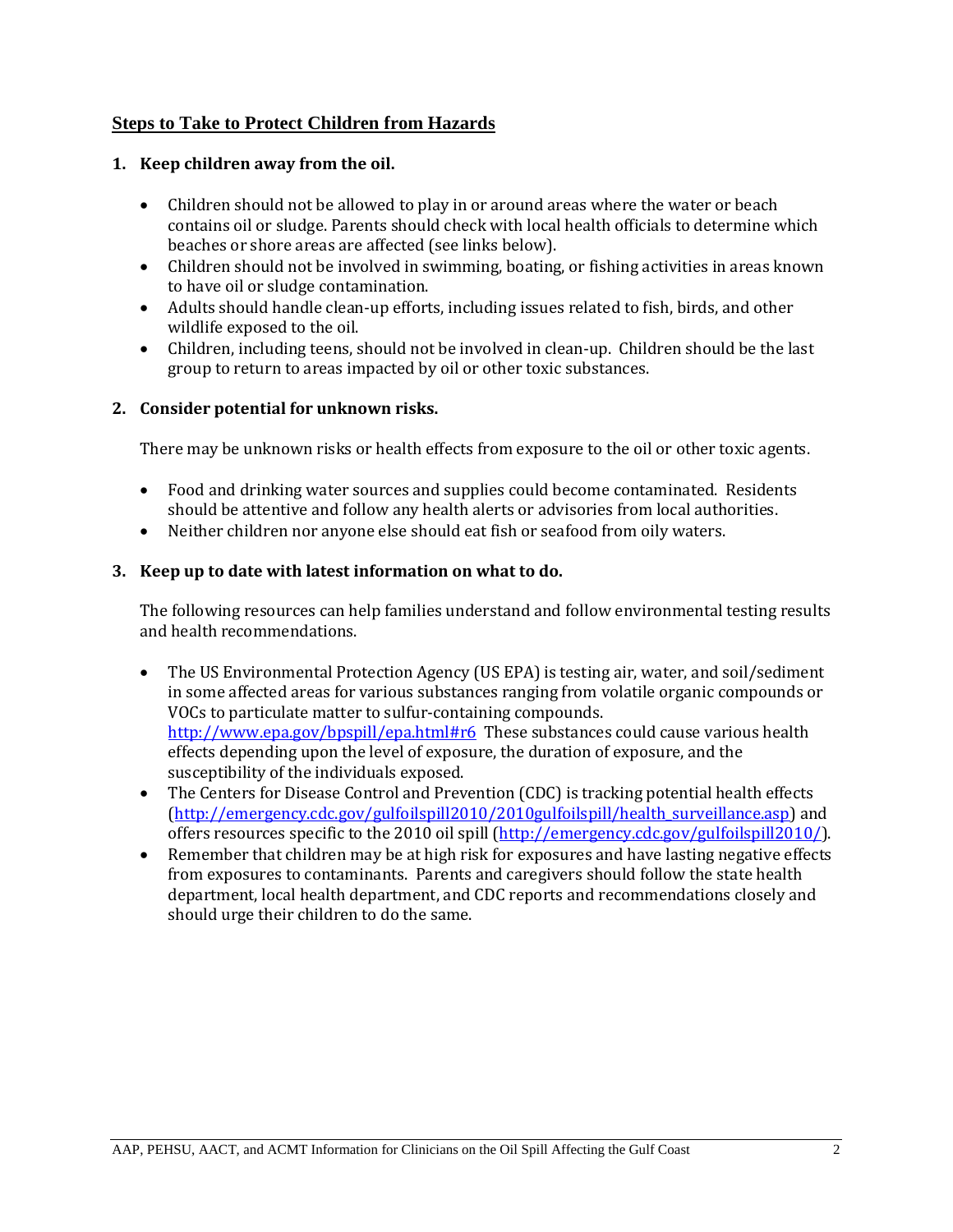- *State Health Department web sites:*
	- Alabama Department of Public Health <http://www.adph.org/riskcommunication/Default.asp?id=4362>
	- Florida Department of Environmental Protection <http://www.dep.state.fl.us/deepwaterhorizon/default.htm>
	- Louisiana Department of Health and Hospitals <http://www.dhh.louisiana.gov/offices/?id=378>
	- Mississippi State Department of Health [http://healthyms.com/msdhsite/\\_static/23.9689.195.html](http://healthyms.com/msdhsite/_static/23.9689.195.html)
	- Texas Department of State Health Services <http://www.dshs.state.tx.us/preparedness/hurricanes.shtm>
- Local Poison Control Centers (1-800-222-1222 or [www.aapcc.org\)](http://www.aapcc.org/) are available to respond to questions related to acute exposures.
- The PEHSU network is available to assist with additional questions, particularly those regarding low dose, long term exposures. (888-347-4976 or [www.pehsu.net](http://www.pehsu.net/)).
- Information and links to resources are available via the AAP web site at [http://www.aap.org/disasters/oil-spill.cfm.](http://www.aap.org/disasters/oil-spill.cfm)

## **4. Talking with children and helping them to cope is important.**

- When children are exposed to situations that are beyond the scope of their usual experience, they may have difficulty understanding and coping with the events.
- Talking to children about the oil spill can help them understand the situation, including the risks they may be exposed to on a day-to-day basis and what they can do to keep themselves safe.
- Some children may develop a range of stress-related symptoms. For example, it may be upsetting for them to see dead or oil-covered birds or animals. Parents should watch for signs of stress such as sleep difficulties, behavior pattern change, change in school performance, increased fighting with siblings, and substance abuse. It is important to make your child's doctor aware if your child or teen develops any of these problems. Adults may need to take steps to promote adjustment and help children cope. For tips, see: [http://www.aap.org/disasters/adjustment.cfm.](http://www.aap.org/disasters/adjustment.cfm)
- Raising a family and taking care of children is challenging, especially during tough economic conditions. Children may be worried that their parents will lose their job or their home lives will be disrupted. Children can sense stress and become anxious or upset if no one communicates with them. Adults should talk to kids about the economy and the potential economic effects of the oil spill. For tips, see http://www.aap.org/disasters/economy.cfm.
- Communities may need to designate or identify outdoor areas (parks, playgrounds, yards, etc.) that are clean and free from safety and environmental hazards. This would include ensuring that routes to and from living, learning, and playing places are cleaned and made free of safety and environmental hazards.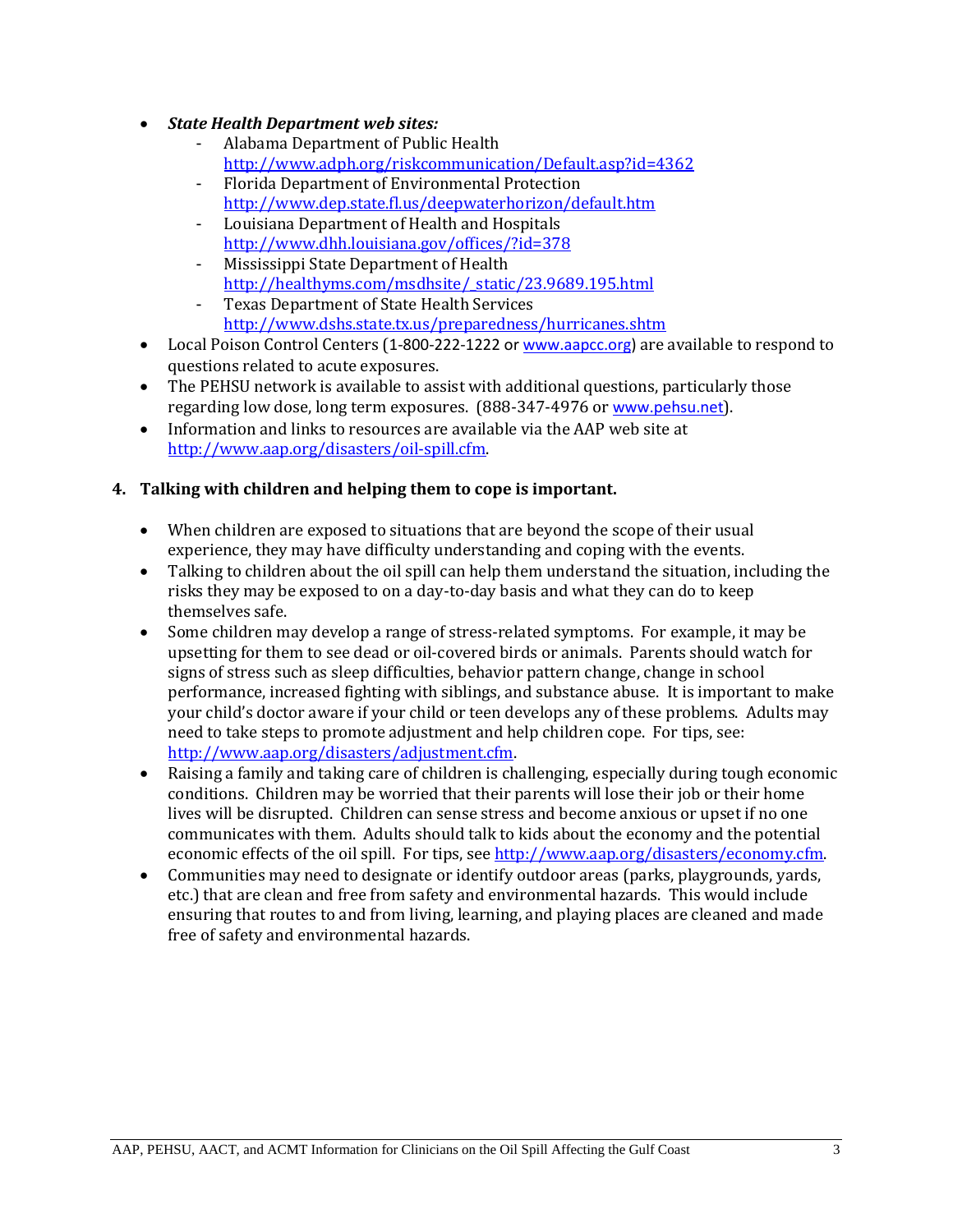#### **Frequently Asked Questions**

*1. What if my child is exposed to oil?* 

Remove the child from the area where they were exposed to the oil.

Wash hands with soap and water after oil contact. If necessary, clean off oil with baby oil or suntan lotion. If these are ineffective, try a low-toxicity product such as a citrus-based cleaning agent that states it is safe for use on skin. Do not use gasoline or other dangerous products such as paint thinner or turpentine.

Watch for skin or eye irritation. If this occurs, rinse thoroughly with clean water and seek medical attention.

*2. What if there is a bad smell or odor?* 

For many substances related to the spill, one may be able to detect an odor even when those substances exist at levels below those shown (primarily in adults) to be harmful. Therefore, smelling a bad odor does not automatically mean that there is a health risk. However, the chemicals in the oil can irritate the eyes, nose, and throat even at low concentrations. If you smell odors, you should report that information to authorities. For now, if the smell bothers you, stay indoors, close the doors and windows, and turn on your central air conditioning. If you have a window air conditioner instead of a central unit, it may be better not to use the air conditioner or to turn the settings to the recirculation mode, which closes the outside ventilation feature.

There is very little information on these exposures to children, particularly over the long term. Children with chronic respiratory conditions like asthma may be more vulnerable. The most recent data, as of June 2010, indicates that air levels of volatile organic compounds, semivolatile organic compounds, and sulfur containing compounds are below occupational health references but may be above some individual's odor threshold. In addition, these levels may change over time as conditions in the gulf are changing, so recheck monitoring information often.

#### *3. Should I wear a face mask of some kind?*

Wearing a face mask (surgical mask, N95 respirator, etc.) is not recommended and will not help with the smell. The chemicals that can be smelled from the oil spill are called volatile organic compounds or VOCs, and can only be filtered by an activated charcoal mask. If an adult is involved with clean-up, they should follow the protection and mask recommendations of the authorities involved with the clean-up. (CDC Interim Guidance for Protecting Deepwater Horizon Response Workers and Volunteers)

[http://www.cdc.gov/niosh/topics/oilspillresponse/protecting/\)](http://www.cdc.gov/niosh/topics/oilspillresponse/protecting/)

#### *4. My child has asthma. What should I do?*

Children with asthma may be more sensitive to health effects from breathing polluted air than others. In general, consult with your doctor. As always, check with your local health department for ozone alert and other routine air pollutant levels, as well as allergen levels, if your child has these as potential triggers. In addition, check as described above for any oil spill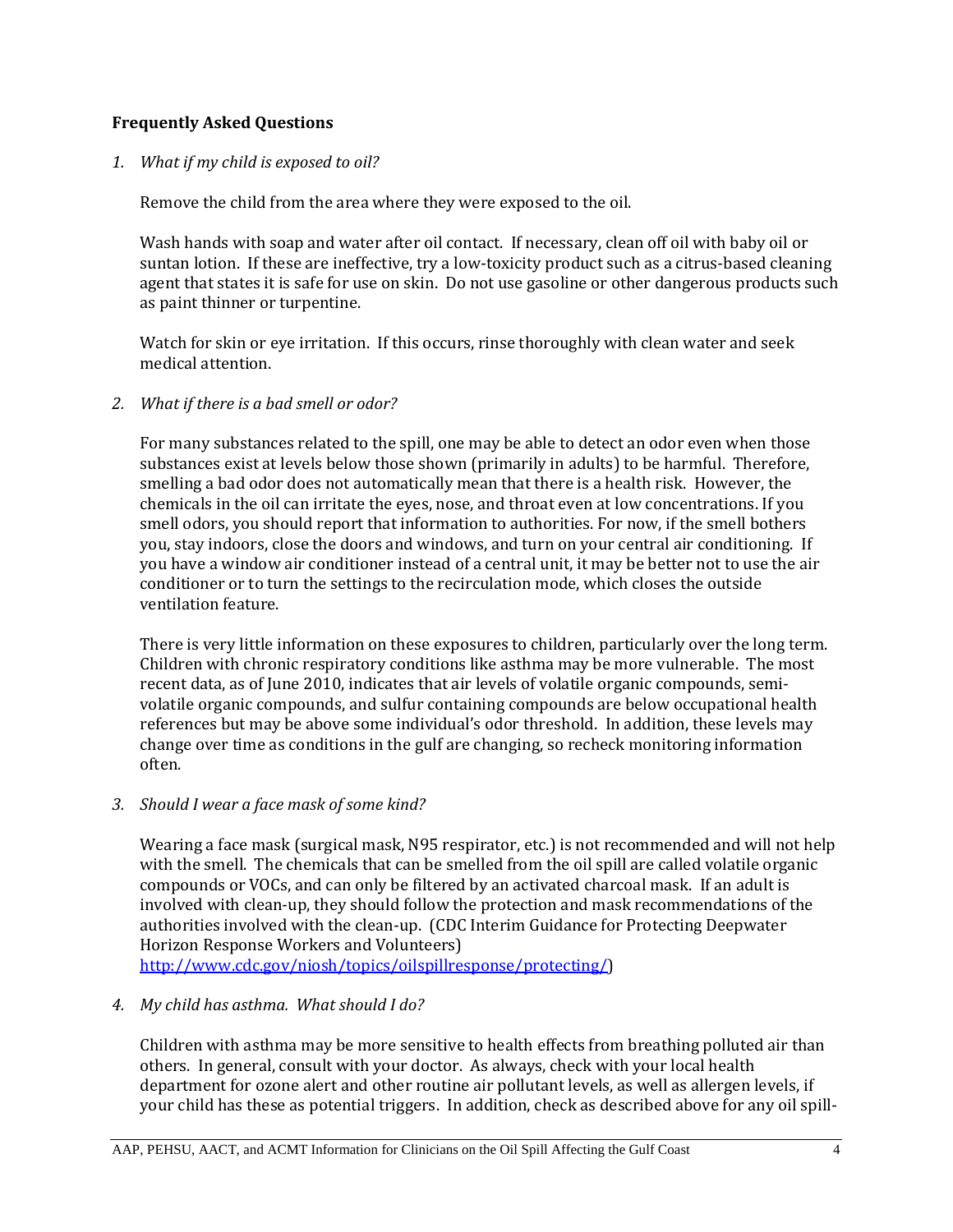specific coastal air monitoring data. When in doubt, avoid directly-affected beach and coastal areas.

#### *5. What about seafood contamination?*

Crude oil has the potential to taint seafood with flavors and odors caused by contamination with hydrocarbon chemicals and to make seafood unsafe to eat. Federal and State authorities are monitoring the waters from which seafood is harvested and they have already closed some areas to commercial fishing. It is very important to learn about changing closures and to strictly obey all fishing and oyster bed restrictions. As of June 2010, seafood caught in areas that remain open for fishing is recognized by public health and food experts as being safe to eat. However, to be safe, follow the usual rules of not eating food that has an unpleasant or unusual smell, or that tastes differently than expected.

#### *6. Is it safe for my children to play on the beach or go in the ocean?*

Oil is coming up on some beaches around the Gulf coast, but most beaches are still free of contamination. Before heading to the beach, check with local or state authorities about beach conditions. The EPA and local authorities are closely monitoring the situation.

Common sense would suggest that beachgoers should avoid swimming in water where oil can be seen. Remember that children tend to swallow water when they swim, unlike most adults. Crude oil contains many toxic chemicals, including volatile and semi-volatile organic compounds. Fresh crude oil is a skin irritant that may cause redness, burning, and even ulcers with prolonged contact. Fortunately, the more toxic chemicals tend to disperse and evaporate, and the spill is far off shore. Most of the oil washing up along the coast has been "weathered" into tar balls that are less toxic. Though the oil washing up on the beaches probably isn't as harsh as it could be, it's still a good idea to keep it off your skin. Discourage your children from touching or playing with any tar balls or oil slicks. Not surprisingly, children can be more vulnerable to environmental contaminants than adults.

### *7. How long should children be allowed to play outdoors when we can smell the oil?*

Some children may be more sensitive to health effects than others, particularly children with asthma. As long as public health authorities continue to report extremely low levels of air contaminants, outdoor play is appropriate. Each child, however, should be considered individually. Parents should bring children indoors if the odors are irritating.

#### *8. Is my water safe to drink?*

The oil spill is currently not expected to affect drinking water. Experts do not expect oil to migrate far enough up the Mississippi River to the location of drinking water intakes, but this situation could change. Pay attention to information being distributed by local authorities and water utilities. Oil is not expected to impact household wells. If you detect any changes in the taste or smell of your water, contact your water supplier. If you have a private well, consider getting your water tested and seek a different source of drinking water in the unlikely event of contamination.